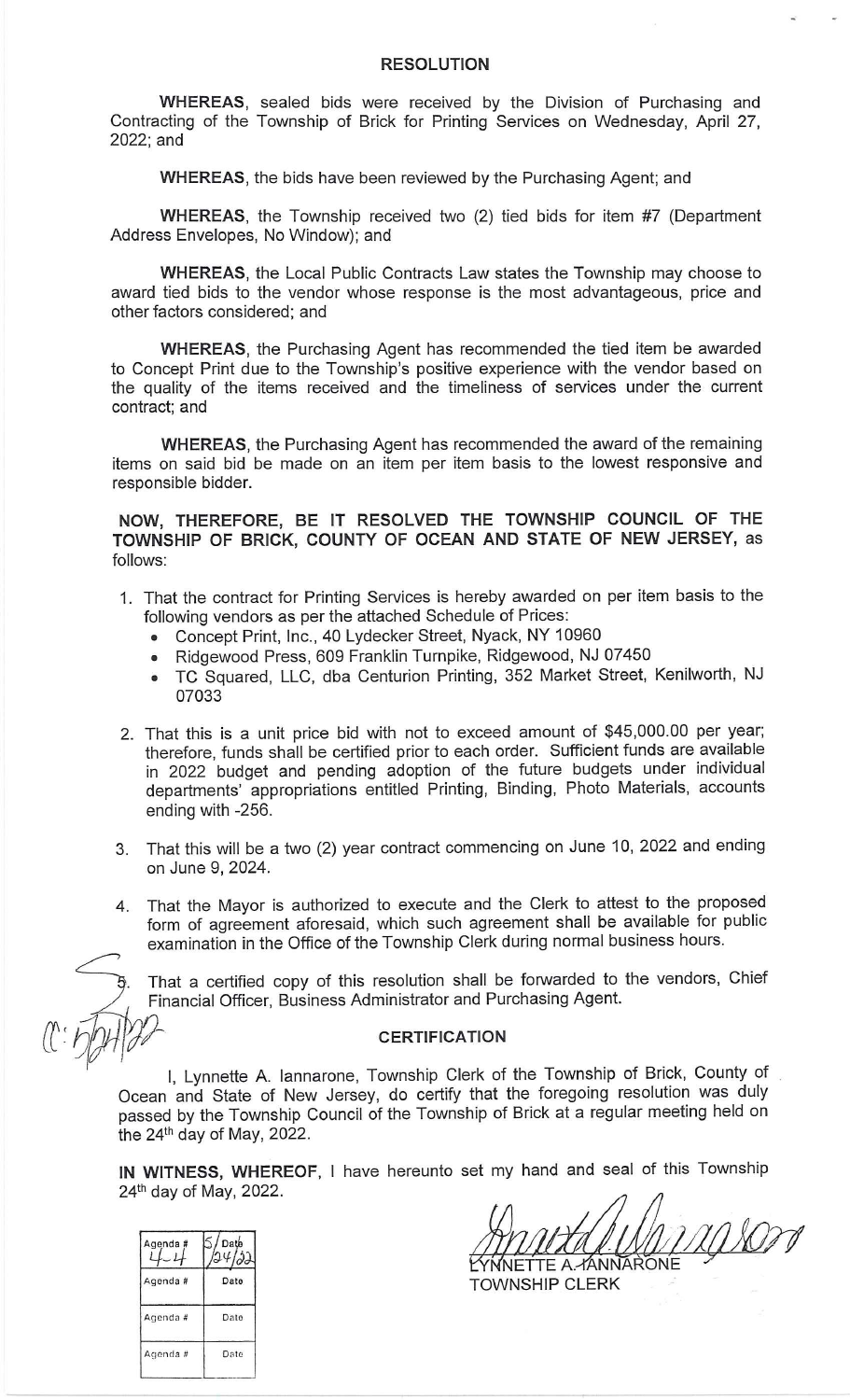| <b>BC #22011 - PRINTING SERVICES</b><br>CONTRACT PERIOD: 6/10/2022 - 6/09/2024 |                                                                                                                                                                                                                                                                                                                                                                                                                                                    |                |                                             |                           |
|--------------------------------------------------------------------------------|----------------------------------------------------------------------------------------------------------------------------------------------------------------------------------------------------------------------------------------------------------------------------------------------------------------------------------------------------------------------------------------------------------------------------------------------------|----------------|---------------------------------------------|---------------------------|
| <b>ITEM#</b>                                                                   | <b>ITEM DESCRIPTION</b>                                                                                                                                                                                                                                                                                                                                                                                                                            | #              | <b>PRICE</b>                                | <b>AWARDED VENDOR</b>     |
|                                                                                | <b>LETTERHEAD &amp; ENVELOPES</b>                                                                                                                                                                                                                                                                                                                                                                                                                  |                | <b>PRICE PER 1,000</b>                      |                           |
| 5                                                                              | Letterhead, White, Certificate Bond, 1-Color Ink, 8 1/2" x 11"<br>(Ordered in increments of 1,000 per department)                                                                                                                                                                                                                                                                                                                                  | 5              | \$86.00                                     | <b>Centurion Printing</b> |
| 6                                                                              | Letterhead (Mayor), Ivory Classic Linen, 2-Color Ink, 8 1/2" x 11"                                                                                                                                                                                                                                                                                                                                                                                 | 6              | \$125.00                                    | <b>Concept Print</b>      |
| $\overline{7}$                                                                 | Department Address Envelopes, #10, White, 1-Color Ink, No Window<br>(Ordered in increments of 1,000 per department)                                                                                                                                                                                                                                                                                                                                | $\overline{7}$ | \$62.50                                     | <b>Concept Print</b>      |
| 8                                                                              | Department Address Envelopes, #10, White, 1-Color Ink, Left Window<br>(Ordered in increments of 1,000 per department)                                                                                                                                                                                                                                                                                                                              | 8              | \$67.00                                     | <b>Centurion Printing</b> |
| 9                                                                              | Department Address Envelopes (Municipal Court), Security Tint, #10, White, 1-Color Ink (Blue),<br>Left Window                                                                                                                                                                                                                                                                                                                                      | 9              | \$70.00                                     | <b>Concept Print</b>      |
| 10                                                                             | Department Address Envelopes (Tax Collector), #10, White, 1-Color Ink, Left Window<br>"TAX BILL ENCLOSED" Printed on Envelope                                                                                                                                                                                                                                                                                                                      | 10             | \$46.25                                     | <b>Centurion Printing</b> |
| 11                                                                             | Department Address Envelopes (Mayor), #10, Ivory Classic Linen, 2-Color Ink, No Window                                                                                                                                                                                                                                                                                                                                                             | 11             | \$125.00                                    | <b>Concept Print</b>      |
|                                                                                | <b>BUSINESS CARDS</b>                                                                                                                                                                                                                                                                                                                                                                                                                              |                | <b>PRICE PER 500</b>                        |                           |
| 12                                                                             | Business Cards, Ivory Stock, Blue Ink, 3 1/2" x 2"<br>(Ordered in increments of 500 per person)                                                                                                                                                                                                                                                                                                                                                    | 12             | \$40.00                                     | <b>Concept Print</b>      |
| 13                                                                             | Business Cards, Ivory Stock, Blue & Green Ink, 3 1/2" x 2"<br>(Ordered in increments of 500 per person)                                                                                                                                                                                                                                                                                                                                            | 13             | \$45.00                                     | <b>Concept Print</b>      |
|                                                                                | <b>PURCHASING</b>                                                                                                                                                                                                                                                                                                                                                                                                                                  |                | <b>PRICE PER 1,000</b>                      |                           |
| 14                                                                             | Storeroom Request, 3-Part NCR, Black Ink, Numbered in Red, Bound on Top, 5 1/2" x 8 1/2"                                                                                                                                                                                                                                                                                                                                                           | 14             | \$129.00                                    | <b>Centurion Printing</b> |
| 15                                                                             | Central Receiving Form, 3-Part NCR, Black Ink, Bound on Top, 8 1/2" x 11"                                                                                                                                                                                                                                                                                                                                                                          | 15             | \$155.00                                    | <b>Concept Print</b>      |
|                                                                                | <b>PURCHASING</b>                                                                                                                                                                                                                                                                                                                                                                                                                                  |                | PRICE PER 500                               |                           |
| 16                                                                             | Manual Requisition, 2-Part NCR, Black Ink, Numbered in Red, Bound on Top, 8 1/2" x 11"                                                                                                                                                                                                                                                                                                                                                             | 16             | \$127.00                                    | <b>Centurion Printing</b> |
| 17                                                                             | Bid Envelope, White, Black Ink, Fold on Left Side, 13" x 10"                                                                                                                                                                                                                                                                                                                                                                                       | 17             | \$118.00                                    | <b>Centurion Printing</b> |
|                                                                                | <b>MAYOR</b>                                                                                                                                                                                                                                                                                                                                                                                                                                       |                | PRICE PER 500                               |                           |
| 18                                                                             | Proclamation Paper, Ivory Classic Linen, Ink Color TBD, 8 1/2" x 14"                                                                                                                                                                                                                                                                                                                                                                               | 18             | \$155.00                                    | <b>Concept Print</b>      |
|                                                                                | <b>FINANCE</b>                                                                                                                                                                                                                                                                                                                                                                                                                                     |                | PRICE PER 1,000 SETS<br>$(1 set = 5 pages)$ |                           |
| 19                                                                             | Purchase Order, 5-Part NCR, Black Ink with Shaded Areas as Indicated, Not Bound, 8 1/2" x<br>11". For use in HP LaserJet Enterprise M609 Printer<br>Page Order From Top to Bottom (with pages face up):<br>- White Page - Vendor Copy<br>- 2-Sided (Yellow Shaded Area)<br>- White Page - Vendor Copy<br>- 2-Sided<br>- Yellow Page - Purchasing Copy - 1-Sided<br>- Gold Page - File Copy<br>- 1-Sided<br>- Pink Page - Finance Copy<br>- 1-Sided | 19             | \$765.00                                    | <b>Centurion Printing</b> |
|                                                                                | Important Note: PAGES MUST BE IN SAME ORDER AS SAMPLE PROVIDED                                                                                                                                                                                                                                                                                                                                                                                     |                |                                             |                           |
|                                                                                | <b>TAX COLLECTOR</b>                                                                                                                                                                                                                                                                                                                                                                                                                               |                | <b>PRICE PER 1,000</b>                      |                           |
| 20                                                                             | Receipt for Taxes, White Certificate Bond, Black Ink, 2-Sided with Different Information on Back,<br>4 1/4" x 2 3/4"                                                                                                                                                                                                                                                                                                                               | 20             | \$35.00                                     | <b>Concept Print</b>      |
| 21                                                                             | Delinquent Notices, White Card Stock, Blank, Computer Form, Perforated for 4 Receipts (1 Full<br>Vertical and 1 Full Horizontal Perforations), Each Receipt Size: 4 1/4" x 5 1/2", Total Size: 8 1/2"<br>x 11"                                                                                                                                                                                                                                     | 21             | \$45.00                                     | <b>Concept Print</b>      |
| 22                                                                             | Certificate of Sale, 2-Part NCR, 1st Page White, 2nd Page Yellow with Different Information, 2-<br>Sided, Black Ink, Laser Form, 2-Hole Punch on Bottom, Bound on Top, 8 1/2" x 11"                                                                                                                                                                                                                                                                | 22             | \$150.00                                    | <b>Concept Print</b>      |
| 23                                                                             | Address/Mortgage Change Form, White Certificate Bond, Black Ink, 3 1/2" x 7"                                                                                                                                                                                                                                                                                                                                                                       | 23             | \$52.00                                     | <b>Concept Print</b>      |
|                                                                                | <b>SENIOR SERVICES</b>                                                                                                                                                                                                                                                                                                                                                                                                                             |                | PRICE PER 500                               |                           |
| 24                                                                             | Driver's Vehicle Inspection Report - Bus/Motor Coach, 2-Part NCR, Black Ink, 3-Hole Punch on<br>Left Side, Bound on Top with Snap Out Format, 8 1/2" x 11"                                                                                                                                                                                                                                                                                         | 24             | \$118.00                                    | <b>Centurion Printing</b> |
|                                                                                | <b>PUBLIC WORKS</b>                                                                                                                                                                                                                                                                                                                                                                                                                                |                | <b>PRICE PER</b><br><b>AS INDICATED</b>     |                           |
| 25                                                                             | Annual Vehicle Inspection Report, 2-Part NCR, Page 1 is Paper, Page 2 is Manila Card Stock,<br>Black and Red Ink with Red Shaded Areas, Both Pages are 2-Sided, Snap-Out Format, Report<br>Size: 8 1/2" x 11", Full Sheet Size with Perforation: 8 1/2" x 11 3/4"                                                                                                                                                                                  | 25             |                                             |                           |
| 26                                                                             | Annual Vehicle Inspection Label, 2-Ply, Self-Laminating, Vinyl Label with Mylar Laminate, Black<br>Ink, 5" x 4"                                                                                                                                                                                                                                                                                                                                    | 26             |                                             |                           |
| 27                                                                             | Driver's Vehicle Inspection Report, 2-Part NCR, Black Ink, Book Format, 31 Reports per Book,<br>Book Bound with Staples, Perforation on Top of Report, Book Includes Cover with Attached<br>Page to Prevent Writing from Transferring to Multiple NCRs, 5 1/2" x 8 1/2"                                                                                                                                                                            | 27             |                                             |                           |
|                                                                                | <b>RECREATION</b>                                                                                                                                                                                                                                                                                                                                                                                                                                  |                | <b>PRICE PER 1,000</b>                      |                           |
| 28                                                                             | Farmers Market Handout, Full Color on Front and Back (exact color TBD at time of order), Gloss<br>Coated, 2-Sided, UV Coated, 6" x 11"                                                                                                                                                                                                                                                                                                             | 28             | \$150.00                                    | <b>Concept Print</b>      |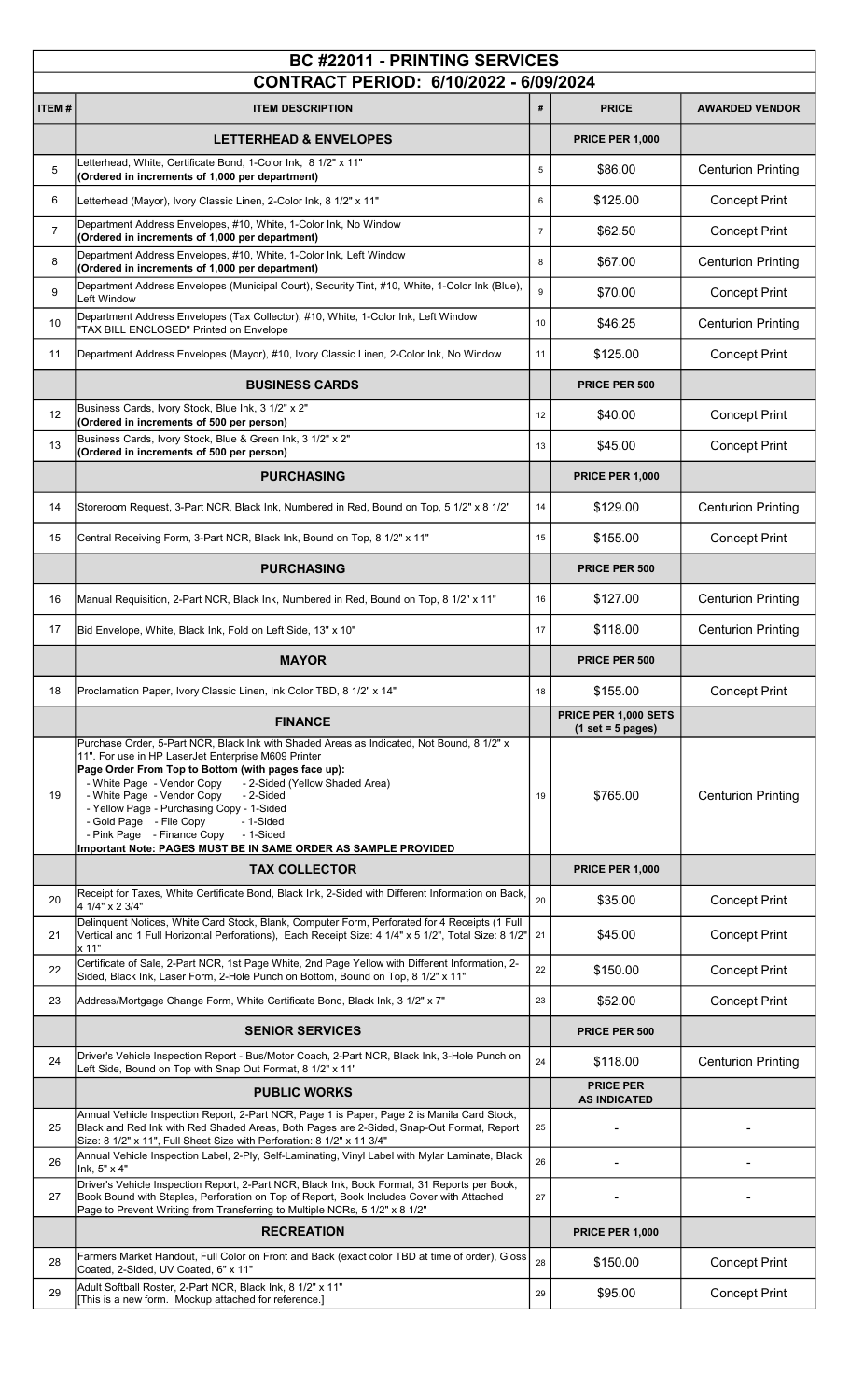| <b>BC #22011 - PRINTING SERVICES</b> |                                                                                                                                                                                                                                                                                            |    |                                         |                           |
|--------------------------------------|--------------------------------------------------------------------------------------------------------------------------------------------------------------------------------------------------------------------------------------------------------------------------------------------|----|-----------------------------------------|---------------------------|
|                                      | CONTRACT PERIOD: 6/10/2022 - 6/09/2024                                                                                                                                                                                                                                                     |    |                                         |                           |
| ITEM#                                | <b>ITEM DESCRIPTION</b>                                                                                                                                                                                                                                                                    | #  | <b>PRICE</b>                            | <b>AWARDED VENDOR</b>     |
|                                      | <b>RECREATION</b>                                                                                                                                                                                                                                                                          |    | PRICE PER 500                           |                           |
| 30                                   | Softball/Basketball Site Supervisor Report, 2-Part NCR, Black Ink, 8 1/2" x 11"                                                                                                                                                                                                            | 30 | \$80.00                                 | <b>Concept Print</b>      |
| 31                                   | Softball/Basketball Umpire Timesheet, 3-Part NCR, Black Ink, Hold Punched on Left Side, 8 1/2"<br>x 11"                                                                                                                                                                                    | 31 | \$95.00                                 | <b>Concept Print</b>      |
|                                      | <b>RECREATION</b>                                                                                                                                                                                                                                                                          |    | <b>PRICE PER BOOKLET</b>                |                           |
| 32                                   | Record of Daily Cash Receipts, 2-Part NCR, Black Ink, 3 Receipts/Page, 99 Receipts/Booklet,<br>Booklet Bound on Left with Fold Over Flap, 1 Full Vertical and 2 Horizontal Perforations, Receipt<br>Size: 8 1/2" x 3.67", Sheet Size: 8 1/2" x 11"                                         | 32 | \$14.50                                 | <b>Concept Print</b>      |
| 33                                   | Receipt Booklet, 2-Part NCR, Black Ink, 8 Receipts/Page, 96 Receipts/Booklet, Booklet Bound<br>on Left with Fold Over Flap, 2 Full Vertical and 3 Horizontal Perforations Receipt Size: 4 1/4" x 2<br>3/4", Page Size: 8 1/2" x 11"<br>[This is a new form. Mockup attached for reference] | 33 | \$28.75                                 | <b>Centurion Printing</b> |
| 34                                   | Marina Receipt Booklet, 2-Part NCR, Black Ink, 3 Receipts/Page, 99 Receipts/Booklet, Bound<br>on Left with Fold Over Flap, 1 Full Vertical and 2 Horizontal Perforations, Receipt Size: 8.5" x<br>3.67", Sheet Size: 8 1/2" x 11"                                                          | 34 | \$28.75                                 | <b>Centurion Printing</b> |
|                                      | <b>TOWNSHIP CLERK</b>                                                                                                                                                                                                                                                                      |    | PRICE PER 500                           |                           |
| 35                                   | Address Labels, Blue Ink, Printed on Rolls, 500 Labels per Roll, 4" x 3"                                                                                                                                                                                                                   | 35 | \$110.00                                | <b>Concept Print</b>      |
| 36                                   | Animal Licenses, Blue Ink, Perforated for 3 Receipts per Page (2 Full Horizontal Perforations),<br>Receipt Size: 3.6" x 8 1/2", Page Size: 8 1/2" x 11"                                                                                                                                    | 36 | \$45.00                                 | <b>Concept Print</b>      |
| 37                                   | Beach Vehicle Permit, Green Card Stock, Black Ink, 4" x 2 1/2"                                                                                                                                                                                                                             | 37 | \$29.50                                 | <b>Centurion Printing</b> |
|                                      | <b>TOWNSHIP CLERK</b>                                                                                                                                                                                                                                                                      |    | <b>PRICE PER</b><br><b>AS INDICATED</b> |                           |
| 38                                   | General Vendor License, Off-White Paper Stock, Black Ink, 10 1/4" x 6"                                                                                                                                                                                                                     | 38 | \$29.00 / 100                           | <b>Ridgewood Press</b>    |
| 39                                   | Taxi Driver License, Index Card Stock (Color TBD) Black Ink, 8 1/2" x 5 1/2"                                                                                                                                                                                                               | 39 | \$26.00 / 100                           | <b>Centurion Printing</b> |
| 40                                   | Solicitor's Permit, Blue Card Stock, Black Ink, 4" x 2 1/2"                                                                                                                                                                                                                                | 40 | \$25.00 / 50                            | <b>Concept Print</b>      |
| 41                                   | Solicitor's Permit, Yellow Card Stock, Black Ink, 4" x 2 1/2"                                                                                                                                                                                                                              | 41 | \$25.00 / 100                           | <b>Concept Print</b>      |
| 42                                   | Petty Cash Receipts, Goldenrod Paper, Black Ink, 100 Sheets per Pad, Bound on Top, 4 1/4" x<br>3 1/2"                                                                                                                                                                                      | 42 | \$4.85 / pad                            | Centurion Printing        |
| 43                                   | Daily Cat Receipts, Green Paper, Black Ink, 50 Sheets per Pad, Bound on Top, 3" x 5"                                                                                                                                                                                                       | 43 | \$2.42 / pad                            | <b>Centurion Printing</b> |
| 44                                   | Daily Dog Receipts, Blue Paper, Black Ink, 50 Sheets per Pad, Bound on Top, 3" x 5"                                                                                                                                                                                                        | 44 | \$2.42 / pad                            | <b>Centurion Printing</b> |
|                                      | <b>MUNICIPAL COURT</b>                                                                                                                                                                                                                                                                     |    | PRICE PER 500                           |                           |
| 45                                   | Victim Involved in Auto Accident, 3-Part NCR, Black Ink, 3 1/2" x 8 1/2"                                                                                                                                                                                                                   | 45 | \$48.50                                 | <b>Centurion Printing</b> |
| 46                                   | Subpoena to Testify, 4-Part NCR, Black Ink, 4" x 8 1/2"                                                                                                                                                                                                                                    | 46 | \$116.00                                | <b>Ridgewood Press</b>    |
| 47                                   | Case Memo, Ivory Index Card Stock, Black Ink, 4" x 9"                                                                                                                                                                                                                                      | 47 | \$48.75                                 | <b>Centurion Printing</b> |
|                                      | <b>MUNICIPAL COURT</b>                                                                                                                                                                                                                                                                     |    | <b>PRICE PER BOOKLET</b>                |                           |
| 48                                   | Cash Bail Receipt Booklet, 3-Part NCR, Black Ink, Number in Red, 1 Receipt/Page, 50<br>Receipts/Booklet, Booklet Bound on Left with Fold Over Flap, 1 Full Vertical Perforation, Receipt<br>Size: 5" x 7"                                                                                  | 48 | \$28.95                                 | <b>Concept Print</b>      |
| 49                                   | Municipal Court Receipt Booklet, 3-Part NCR, Black Ink, Number in Red, 3 Receipts/Page, 99<br>Receipts/Booklet, Booklet Bound on Left with Fold Over Flap, 1 Full Vertical and 2 Full<br>Horizontal Perforations, Receipt Size: 5" x 4", Page Size: 5" x 12"                               | 49 | \$29.50                                 | <b>Concept Print</b>      |
|                                      | <b>ENGINEERING</b>                                                                                                                                                                                                                                                                         |    | PRICE PER 500                           |                           |
| 50                                   | Engineering Approval Sticker, White Sticker, Green Ink, 4 1/4" x 2 3/4"                                                                                                                                                                                                                    | 50 | \$55.00                                 | <b>Concept Print</b>      |
| 51                                   | Engineering Rejected Sticker, White Sticker, Red Ink, 4 1/4" x 2 3/4"                                                                                                                                                                                                                      | 51 | \$55.00                                 | <b>Concept Print</b>      |
| 52                                   | Engineering Not Approved Sticker, Fluorescent Red Card Stock, Black Ink, 4" x 4"                                                                                                                                                                                                           | 52 | \$70.00                                 | <b>Concept Print</b>      |
| 53                                   | Recommendation for Certificate of Occupancy Inspection Checklist, 4-Part NCR, Bound on Top,<br>Black Ink, 8 1/2" x 11"                                                                                                                                                                     | 53 | \$127.00                                | <b>Centurion Printing</b> |
| 54                                   | Engineering Permit Application, 67 lb. Vellum Bristol Blue, Black Ink, Folded in Half, Printing on<br>front only, $11" \times 17"$                                                                                                                                                         | 54 | \$96.00                                 | <b>Centurion Printing</b> |
|                                      | <b>ZONING</b>                                                                                                                                                                                                                                                                              |    | <b>PRICE PER 1,000</b>                  |                           |
| 55                                   | Zoning Permit Application, 67 lb. Vellum Bristol Green, Black Ink, Folded in Half, Printing on all<br>four sides, 11" x 17"                                                                                                                                                                | 55 | \$95.00                                 | <b>Concept Print</b>      |
|                                      | <b>CODE ENFORCEMENT</b>                                                                                                                                                                                                                                                                    |    | <b>PRICE PER 1,000</b>                  |                           |
| 56                                   | Residential Rental Certificate of Occupancy Inspection Report, 3-Part NCR, Black Ink, Bound on<br>Top, 8 1/2" x 14"                                                                                                                                                                        | 56 | \$155.00                                | <b>Concept Print</b>      |
|                                      | <b>CODE ENFORCEMENT</b>                                                                                                                                                                                                                                                                    |    | PRICE PER 100                           |                           |
| 57                                   | Illegal Auto Sales, Bright Yellow Sticker, Black Ink, 8 1/2" x 11"                                                                                                                                                                                                                         | 57 | \$45.00                                 | <b>Concept Print</b>      |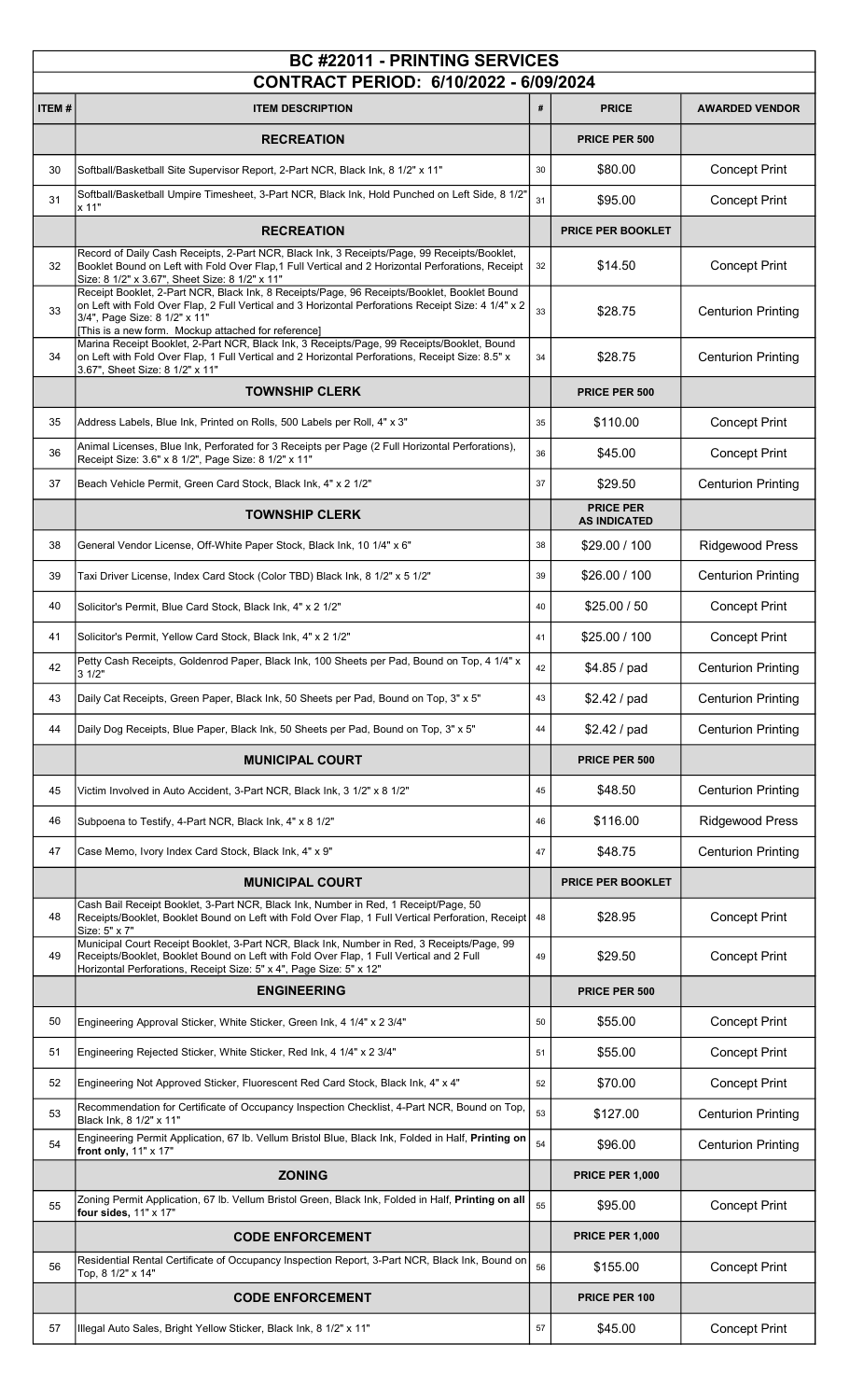| <b>BC #22011 - PRINTING SERVICES</b><br>CONTRACT PERIOD: 6/10/2022 - 6/09/2024 |                                                                                                                                                        |      |                        |                           |
|--------------------------------------------------------------------------------|--------------------------------------------------------------------------------------------------------------------------------------------------------|------|------------------------|---------------------------|
| <b>ITEM#</b>                                                                   | <b>ITEM DESCRIPTION</b>                                                                                                                                | $\#$ | <b>PRICE</b>           | <b>AWARDED VENDOR</b>     |
|                                                                                | <b>INSPECTIONS</b>                                                                                                                                     |      | <b>PRICE PER 1,000</b> |                           |
| 58                                                                             | UCC F-221B Approval for Building Sticker, White Sticker, Black Ink, 4" x 4"                                                                            | 58   | \$60.00                | <b>Concept Print</b>      |
| 59                                                                             | UCC F-222A Approval for Electrical Sticker, White Sticker, Pantone Purple Ink, 4" x 4"                                                                 | 59   | \$65.00                | <b>Concept Print</b>      |
| 60                                                                             | UCC F-223A Approval for Plumbing Sticker, White Sticker, Reflex Blue Ink, 4" x 4"                                                                      | 60   | \$65.00                | <b>Concept Print</b>      |
| 61                                                                             | UCC F-230B Not Approved Sticker, Fluorescent Red Sticker, Black Ink, 4" x 4"                                                                           | 61   | \$95.00                | <b>Concept Print</b>      |
| 62                                                                             | UCC F-180-2 Construction Permit Notice, Index Card Stock (Color TBD), Black Ink, 2-Sided, 150<br>lb. for Outdoor Display, 6" x 8"                      | 62   | \$90.00                | <b>Concept Print</b>      |
| 63                                                                             | Field Correction Notice, 2-Part NCR, Black Ink, Bound on Top, 8 1/2" x 7"                                                                              | 63   | \$105.00               | <b>Concept Print</b>      |
| 64                                                                             | "Sorry We Missed You" Door Hangers, White Index Card Stock, Blue Ink, 2-Sided, Hole on Top,<br>4 1/4" x 11"                                            | 64   | \$120.00               | <b>Concept Print</b>      |
| 65                                                                             | UCC F-100-1 Construction Permit Application Folder, Ivory Index Card Stock, Black Ink, Printing<br>on all four sides, 11" x 17" folded to 8 1/2" x 11" | 65   | \$165.00               | <b>Concept Print</b>      |
| 66                                                                             | UCC F-110 Building Subcode Form, 4-Part NCR, Black Ink, Bound on Top, 11" x 8 1/2"                                                                     | 66   | \$215.00               | <b>Concept Print</b>      |
| 67                                                                             | UCC F-120 Electrical Subcode Form, 4-Part NCR, Pantone Purple Ink, Bound on Top, 11" x 8<br>1/2"                                                       | 67   | \$215.00               | <b>Concept Print</b>      |
| 68                                                                             | UCC F-130 Plumbing Subcode Form, 4-Part NCR, Reflex Blue Ink, Bound on Top, 11 x 8 1/2"                                                                | 68   | \$215.00               | <b>Concept Print</b>      |
| 69                                                                             | UCC F-140 Fire Protection Subcode Form, 4-Part NCR, Warm Red Ink, Bound on Top, 11" x 8<br>1/2"                                                        | 69   | \$215.00               | <b>Concept Print</b>      |
| 70                                                                             | UCC F-145 Mechanical Subcode Form, 4-Part NCR, Black Ink, Bound on Top, 11" x 8 1/2"                                                                   | 70   | \$215.00               | <b>Concept Print</b>      |
|                                                                                | <b>INSPECTIONS</b>                                                                                                                                     |      | PRICE PER 500          |                           |
| 71                                                                             | UCC F-224A Approval for Fire Protection Sticker, White Sticker, Warm Red Ink, 4" x 4"                                                                  | 71   | \$60.00                | <b>Concept Print</b>      |
| 72                                                                             | UCC F-225 Approval for Elevator Sticker, White Sticker, Pantone Green Ink, 4" x 4"                                                                     | 72   | \$60.00                | <b>Concept Print</b>      |
| 73                                                                             | UCC F-350B Cut-In-Card, 3-Part NCR, Black Ink, Bound on Top, 5 1/2" x 4"                                                                               | 73   | \$62.50                | <b>Centurion Printing</b> |
| 74                                                                             | UCC F-320A Elevator Notice, White Card Stock, Black Ink, 5 1/2" x 8 1/2"                                                                               | 74   | \$48.50                | <b>Centurion Printing</b> |
| 75                                                                             | Occupancy Notice, White Card Stock, Black Ink, 9" x 6 1/2"                                                                                             | 75   | \$49.00                | Ridgewood Press           |
| 76                                                                             | UCC F-255 Stop Construction Notice, Fluorescent Red Placard, Black Ink, 150 lb. or Equal for<br>Outdoor Display, 6" x 8"                               | 76   | \$90.00                | <b>Concept Print</b>      |
| 77                                                                             | UCC F-245 Order to Vacate Sign, Fluorescent Red Placard, Black Ink, 6" x 8"<br>[Attached sample is incorrect size. Correct form shall be 6" x 8"]      | 77   | \$90.00                | <b>Concept Print</b>      |
| 78                                                                             | UCC F-150 Elevator Subcode Form, 4-Part NCR, Pantone Green Ink, Bound on Top, 11" x 8<br>1/2"                                                          | 78   | \$138.00               | <b>Centurion Printing</b> |
| 79                                                                             | UCC F-310-1 Elevator Inspection Form Page 1, 3-Part NCR, Black Ink, Bound on Top, 8 1/2" x<br>11"                                                      | 79   | \$138.00               | <b>Centurion Printing</b> |
| 80                                                                             | UCC F-310-2 Elevator Inspection Form Page 2, 3-Part NCR, Black Ink, Bound on Top, 8 1/2" x<br>11"                                                      | 80   | \$138.00               | <b>Centurion Printing</b> |
|                                                                                | <b>EMERGENCY MEDICAL SERVICES</b>                                                                                                                      |      | <b>PRICE PER 1,000</b> |                           |
| 81                                                                             | Emergency Medical Services Flyer, Semi-Glossy Paper, Full Color, Tri-Folded, 2-Sided, 8 1/2" x<br>11"                                                  | 81   | \$162.50               | <b>Concept Print</b>      |
| 82                                                                             | Child Seat Program Flyer, Semi-Glossy Paper, Full Color, Tri-Folded, 2-Sided, 8 1/2" x 11"                                                             | 82   | \$162.50               | <b>Concept Print</b>      |
|                                                                                | <b>EMERGENCY MEDICAL SERVICES</b>                                                                                                                      |      | PRICE PER 500          |                           |
| 83                                                                             | EMS Uniform Order Form, 3-Part NCR, Black Ink, 8 1/2" x 11"                                                                                            | 83   | \$105.00               | <b>Centurion Printing</b> |
| 84                                                                             | EMS Uniform Receipt Form, 3-Part NCR, Black Ink, 8 1/2" x 11"                                                                                          | 84   | \$105.00               | <b>Centurion Printing</b> |
|                                                                                | <b>EMERGENCY MEDICAL SERVICES</b>                                                                                                                      |      | <b>PRICE PER PAD</b>   |                           |
| 85                                                                             | EMS Patient Pad, Black Ink, 2-Sided, 50 Sheets per Pad, Bound on Top, 3 3/4" x 5"                                                                      | 85   | \$4.29                 | <b>Ridgewood Press</b>    |
|                                                                                | <b>PUBLIC SAFETY</b>                                                                                                                                   |      | <b>PRICE PER 1,000</b> |                           |
| 86                                                                             | BT-115 Radio Message, Green Card Stock with Circle Cut Out, Black Ink, 6" x 4 1/4"                                                                     | 86   | \$90.00                | <b>Centurion Printing</b> |
| 87                                                                             | BT-118 Sick/Injured Card, Blue Card Stock, Black Ink, 6" x 4"                                                                                          | 87   | \$55.00                | <b>Concept Print</b>      |
| 88                                                                             | BT-208A Incident/Case Number Card, Green Card Stock, Black Ink, 7 1/2" x 3 1/4"                                                                        | 88   | \$69.00                | <b>Centurion Printing</b> |
| 89                                                                             | BT-251 - Push/Lockout Card, White Card Stock, Black Ink, 7 1/2" x 3 1/2"                                                                               | 89   | \$59.00                | <b>Ridgewood Press</b>    |
| 90                                                                             | BTPD Traffic Warning, 2-Part NCR, Page 1 is Paper, Black and Red Color Ink, Page 2 is Manila<br>Card Stock, Black Ink, 4" x 9"                         | 90   | \$175.00               | <b>Concept Print</b>      |